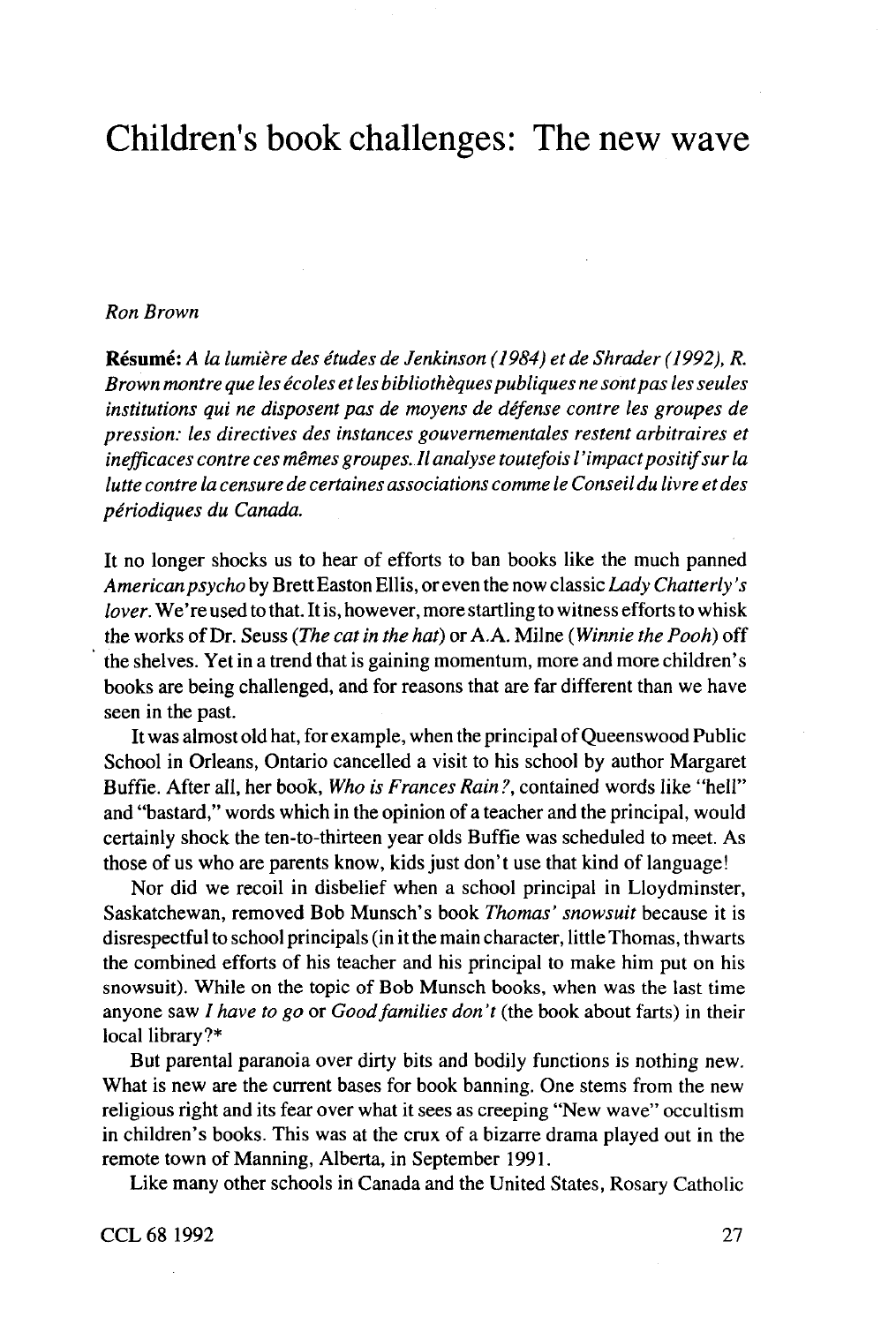School in Manning had decided to use the highly-regarded children's reading series, *Impressions.* Edited by Toronto education teacher David Booth, it contains more than 100 poems, short stories and books, among them works by A.A. Milne, and Dr. Seuss. But some parents became uneasy over its contents. They saw in them references to witches, devils and even cannibalism and attributed such contents to "New wave" occultist religions—a conspiracy by devil worshippers in other words. In early September 1991, 30 parents, members of a group calling themselves Parents for Quality Education, burst into the school and demanded, upon threat of burning them, that the *Impressions* series be dropped. The town, with its small population, was bitterly divided. Unwilling to further split the community, the school board agreed to remove the series. No arrests were ever made.

What was it that so upset otherwise sober and hard-working parents? They claimed that an illustration in one work contained a subliminal image of the devil which could be seen if the drawing were help upside down before a mirror, while a line in anther work, "In Napanee I'll eat your knee" from a nonsense poem by Dennis Lee was, they felt, promoting cannibalism.

The series has been under heavy attack since its introduction to schools in the U.S. Leading the charge have been right-wing religious groups with names like "Parents for Quality Education" and the American Family Law Association. These groups, based in California and Mississippi, have recently expanded into Alberta and Manitoba.

In early 1992 the AFLA took the series to court in the U.S. arguing that if the First Amendment could ban Christian prayers from schools then it must also prohibit the religions of "witchcraft" and "neo-paganism" that the challengers contend dominate *Impressions.* In April of 1992 a U.S. judge disagreed that the series violated the First Amendment and allowed it to remain in the schools.

There are, it seems, two sides to every issue. In Tennessee, a self-proclaimed "witch" recently requested that "Hansel and Gretel" be banned because it portrayed witches in a *negative* light.

The other relatively recent basis for challenging children's books is called "political correctness." Loosely defined, this controversial new term means the act of censoring, or even self-censoring out of the fear of offending some group. And there seem to be a growing number of groups who are considered "offendable."

In Toronto, the Race Relations Committee of the Toronto Board of Education recommended that William Golding' s *Lord of the flies* be dropped from the school's curriculum over the use by one of the characters of the word "nigger." The board refused the recommendation. However, *Huckleberry Finn* and *To kill a mockingbird,* were both restricted in New Brunswick. There a group calling itself PRUDE (Pride of **Race** Unity and Dignity through Education) argued that the books presented a negative image of blacks. Meanwhile, a native in Kamloops, British Columbia, objected to the portrayal of natives in the chil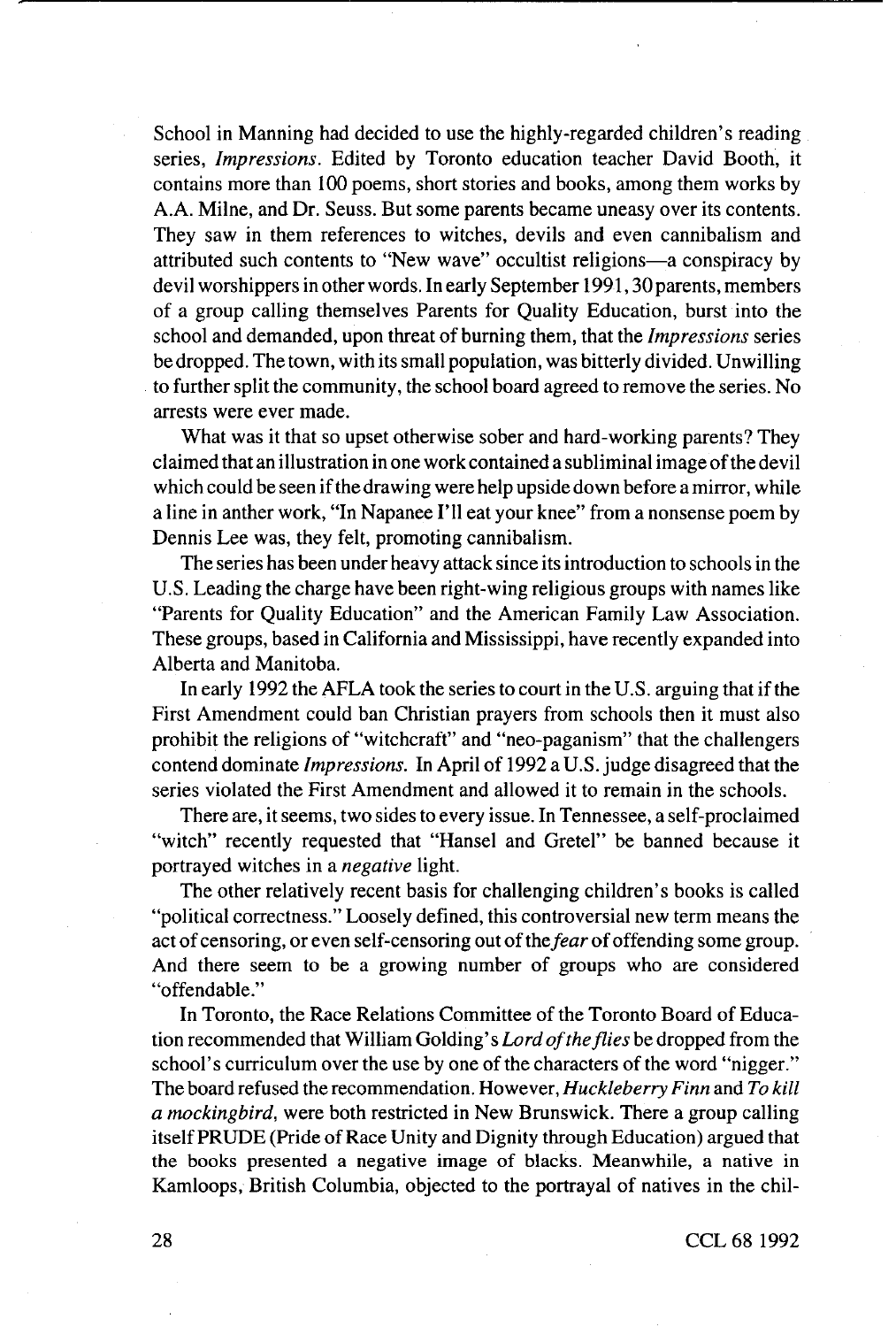dren's book *Indian in the cupboard* by Lynn Reid Banks.

Politically-correct challenges extend well beyond race. In England, the London County Council banned Beatrix Potter's *Peter Rabbit* from London schools. The reason: the book portrayed only "middle class rabbits." Meanwhile in Empire, California, near America's foremost wine-producing region, 400 copies of "Little Red Riding Hood" were locked away from school children because, in the view of one school official, such a young child ought not to be carrying wine to her grandmother. Loggers in Sechel argued that the proenvironmentalist *Maxine's tree* by Diane Leger should get the chop.

While the school board in Manning was one which caved in under the pressure (we "wimped out" was how one official described it on the "Fifth estate" episode that covered the event), both *Maxine's tree* and *Indian in the cupboard* were retained.

The processes for banning or restricting children's literature are almost as perplexing as the reasons themselves. In a 1991 *Globe and mail* article, Elizabeth MacCallum provided detailed insight into how one book became "offensive" to a group and how it ended up banned. The book is the acclaimed *Chin Chiang and the dragon's dance* by lan Wallace. It all began with casual comments in a local community centre in east end Toronto to the effect that some costumes in the book's illustrations were not how the Chinese would wear them, a remark repeated later at a meeting of a library book selection committee. Suddenly, school librarians were removing the work for fear of "offending" the Chinese, and hailing the offensive as a fight against racial discrimination.

This "fear of offending," often dubbed "chill," can emanate from any number of sources. Consultants to the Toronto Board of Education regularly advise public school librarians which books are to be considered "sexist, racist or violent." Among the titles recently recommended for "weeding or reviewing" are "Little old automobile," a 1948 tale of a car that bumps into things (it was deemed to be too violent) and *I' m glad I' m a boy, I' m glad I' m a girl,* criticized for its "sexist" stereotyping.

And how are libraries and schools holding up to these censorship challenges? Not as well as they could, at least according to a pair of recent censorship studies.

A survey by David Jenkinson of the University of Manitoba's Faculty of Education in 1984 concluded that "More than. half of all challenges in school libraries resulted in the items being removed."

Books like *How families live together by* Malcolm Provus, *Comment je suis ne, The me nobody knows; Children's voices from the ghetto,* by Stephen Joseph, virtually all of Judy Blume's books, and, of course, "Little Red Riding Hood," were all considered troublesome by parents, teachers and other readers and were taken off the shelves.

Jenkinson's study, which covered only Manitoba, made a number of disturbing observations. The greatest number of challenges, for example, came from teachers themselves. Those who are mandated to teach children the role of

CCL 68 1992 29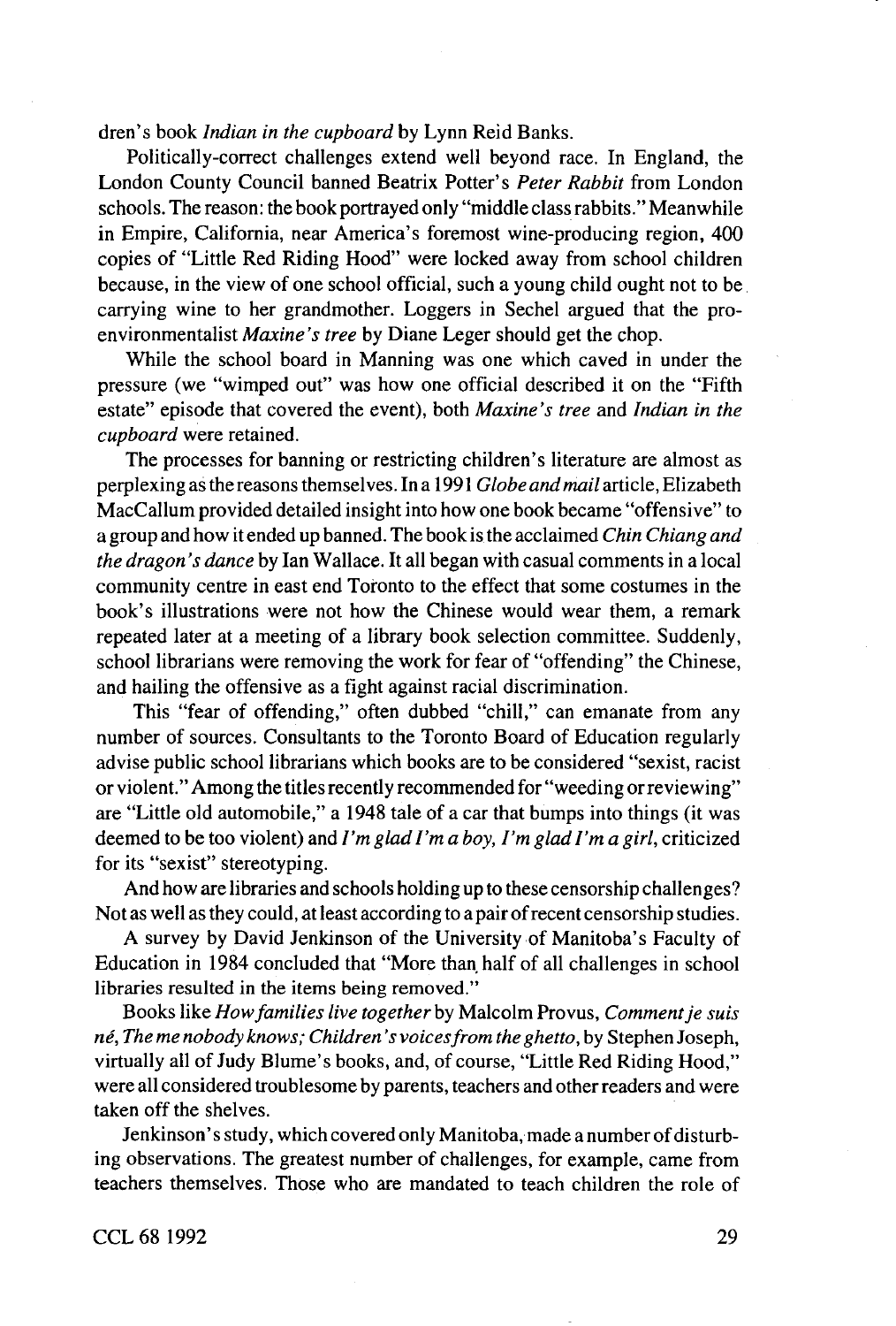literature were instead imposing their own biases. In the survey, a school principal admitted "I have destroyed books I felt did not reflect the community' s or my own personal taste or values." The chill effect is also unsettling. Jenkinson quotes one public school librarian as saying: "I try to ensure that books which would cause controversy are never placed in the library."

School libraries appeared to be strangely blase about the seriousness of the threat to artistic freedom posed by children's book challenges. Some refused to consider books outright if they were by a certain author, Judy Blume's books being the most frequently banned. Few schools even kept records while one respondent sneered, "Some books we have garbaged. I can't even recall titles and authors." Words like that by educators should give everyone serious cause for concern.

In a separate study conducted in 1988, and published in 1992, Alvin M. Schrader asked public libraries across Canada to assess how they coped with book challenges.

One of Schrader's most serious concerns was the reaction by libraries to children's book challenges. He found that libraries lacked any defensible national policy on reacting to children's book challenges. (School boards, on the other hand, have been shown to have policies to deal with books on their curricula that are challenged.) Nor did they exhibit any philosophical foundation for restricting access of patrons aged thirteen and over. Why, he wonders, do some libraries shelve sex education books that are written especially for children with the adult books?

To answer such questions one is tempted to turn to the provincial guardians of educational freedom, the various ministries of Education. Yet even there the prospects of preserving free expressions are gloomy. In Newfoundland in 1989, for example, two government bureaucrats stripped a high school anthology of 12 pieces (out of 171) by such authors as Margaret Atwood and Ernest Hemingway. In the minds of the two government censors words like "Hell" and "damn" and "For Christ's sake" were likely to offend some religious groups.

In Ontario, government censorship is less arbitrary. In fact, the criteria for censorship are spelled right out in a document known as *Circular 14.* According to these guidelines, material is deemed "sexist" if it does not show a balance of women and men and if it portrays women in such "sexist" situations as wearing an apron in the kitchen. In some cases, publishers have denied school anthology editors permission to use their material if it was going to be subject to censorship a la *Circular 14.* The publishers refused, as they put it, to participate in the rewriting of history.

One of the most insidious forms of censorship is silent censorship. Books that have been challenged simply disappear from reading or from curricula or school library shelves with no announcement. In Alberta, *Who has seen the wind* by W.O. Mitchell, *The diviners* and *Catcher in the rye,* all challenged, simply no longer appear on some school reading lists. It will be interesting to see where the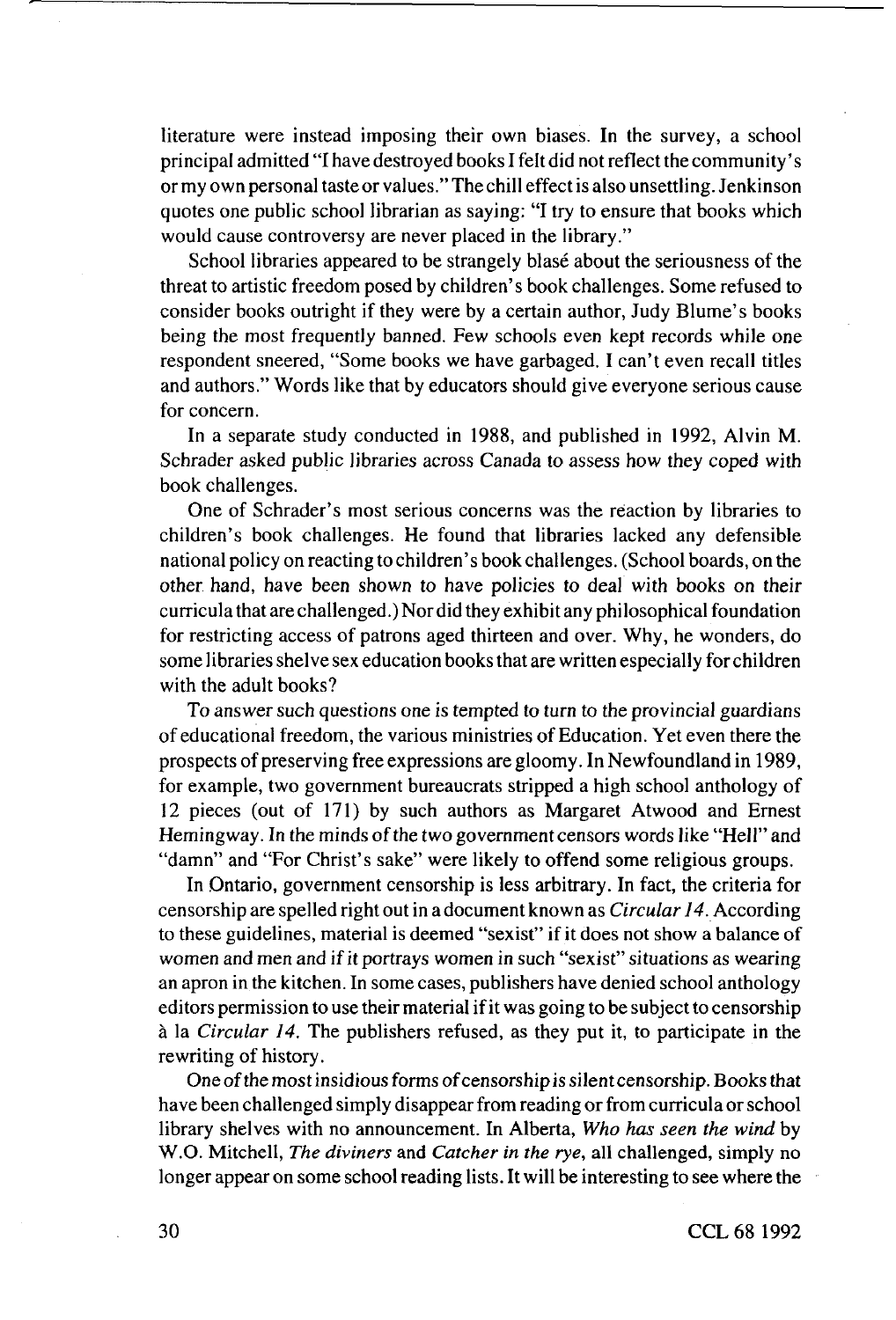*Impressions* series disappears.

One organization that is trying to turn back challenges and dissipate chill is the Canadian Book and Periodical Council. When the difficulties that Ontario's *Circular 14* were causing publishers appeared on the agenda of the Council's Freedom of Expression Committee, the BPC acted. The chairman of the FoE committee submitted a letter to the Ontario Ministry of Education outlining changes that would allow educators to avoid legitimate sexism without rewriting history or biasing distinctive points of view. The ministry has yet to act on any changes to the guidelines.

The **BPC's** FoE committee also prepared a strategy to bring to the attention of the media the parent raid on the Manning school. As a result, the confrontation received wide media coverage, including a documentary by CBC's awardwinning current affairs program, *Fifth estate.*

The BPC also hosts the annual "Freedom to Read" week. Kits prepared months in advance contain articles on challenges to Canadians' freedom to read and express and suggest activities for schools and libraries.

The Writers' Union of Canada, through its Rights and Freedoms Committee, frequently supports writers, both members and non-members, whose works face challenges at school boards. Letters of support to authors, letters of concern to school boards or libraries, and press releases all form part of the TWUC's response strategy. Most recently TWUC has entered into the frays surrounding *Maxine's tree,* and *Indian in the cupboard,* in both cases helping to thwart the challenges.

Despite such victories in battle, the war is far from finished. Indeed, book challengers appear better equipped than ever. Groups on the religious right are more widely organized, better financed, and, thanks to the economic downturn, seem to be able to broaden their base of support. "Political correctness" now has a firm footing, particularly on university campuses, and, despite widespread hostility to its impact, has had a "chilling" effect, intimidating newspapers into issuing "politically correct" guidelines.

A humourous and highly-publicized example of the extent to which "politically correct" actions can go was the banning by the City of Toronto (from city-owned venues) of the pop rock group "Bare naked ladies" over its name that some city officials thought "objectified" women.

If literature is to perform its true function, to challenge our views of the world we inhabit, if history and science books are to truly inform, and if children are to remain free to explore unfettered the world of fantasy that opens their minds and stimulates them to creativity, then the fight against children's book challenges must be fought harder than ever. School boards and libraries should adopt policies to deal with parent and teacher challenges. Teachers and librarians, writers and publishers, must all be more vigilant in bringing children's book challenges to the attention of the media and to expose the extent and tenacity of groups with pro-censorship agendas. And schools of education must try harder